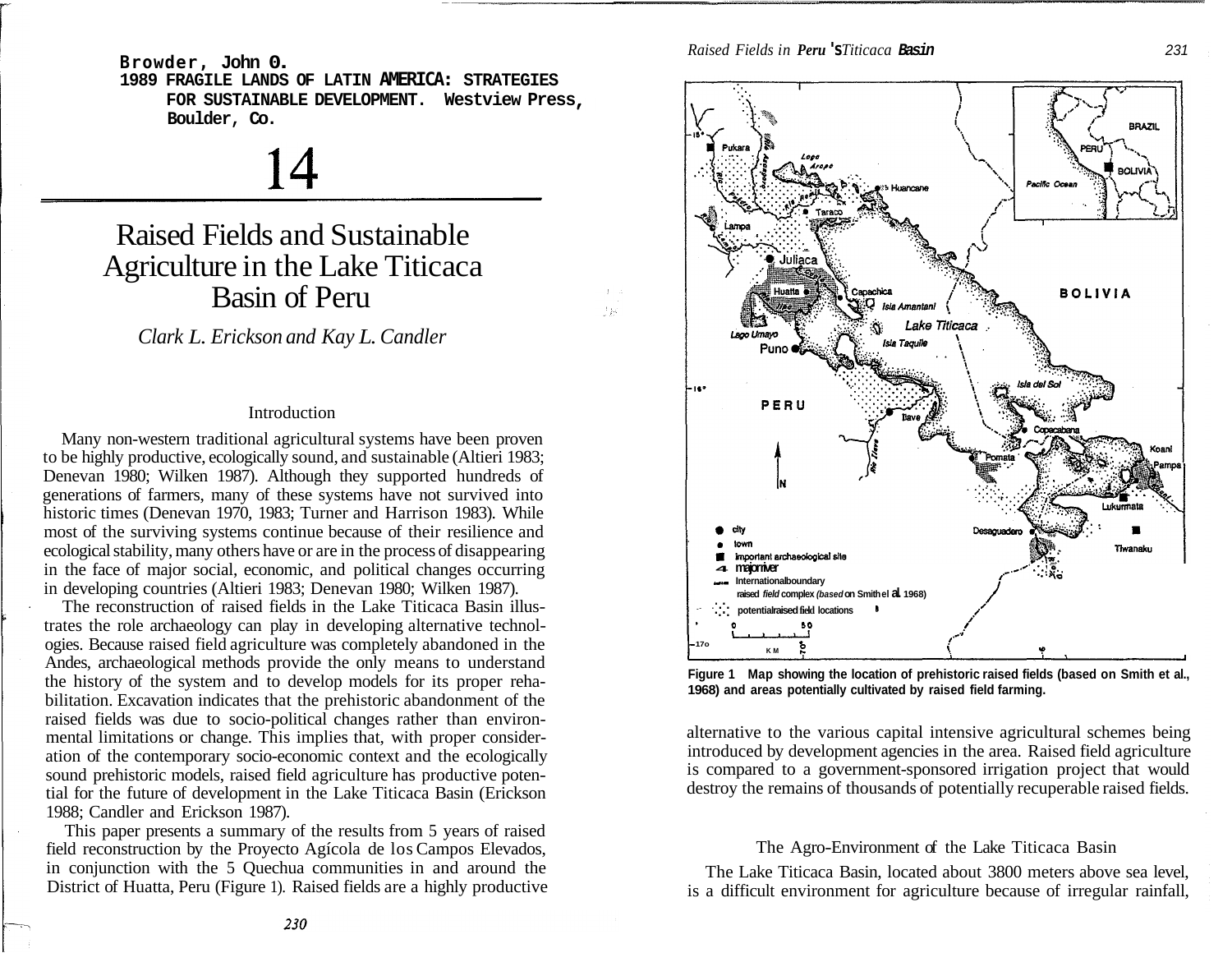poor and degraded soils, and frequent and severe frost during the short growing season (Erickson 1988). Prehispanic farmers developed sophisticated methods to overcome these limitations, including diverse and well-adapted crops, highly efficient agricultural tools, and intensive agricultural systems such as terraces (andenes), sunken gardens (gochas), and raised fields (campos elevados, camellones, or waru waru) (Donkin 1979; Erickson 1987, 1988; Flores and Paz 1987; Garaycochea 1987; Kolata 1986; Lennon 1982; Marion et al. 1982; Smith et al. 1968; Torre and Burga 1986). In addition to agricultural technology, complex social mechanisms were developed to minimize risk and land degradation by dictating sectorial fallow and crop rotation and to efficiently organize labor.

Today, the descendants of these farmers employ an impoverished agricultural technology. Land in Huatta is roughly categorized as one of two types: cerro (hillslope) or pampa (lacustrine and riverine plain). The cerro lands continue to be cultivated intensively, but without the benefit of the sectorial fallow system (which was discontinued in living memory), and with very reduced benefit from the ancient terrace and erosion control systems on the slopes. These structures have generally fallen into a state of disrepair, and some have been dismantled to permit cultivation of larger contiguous areas and to facilitate the use of yoked oxen.

The eroded remains of raised fields in the pampa are essentially ignored. As the pampa lands are more vulnerable to climatic extremes (especially flood and frost), they have been cultivated only in a very desultory manner, with little expectation of profit. The major economic use of the pampa is for pasture land; although the indigenous grasses are not especially nutritious for the introduced species of domesticated ruminants (sheep and cattle), there is, at the present time, little alternative.

#### The Altiplano as a Fragile Environment

The landscape of Huatta, as in most of the low-lying parts of the Lake Titicaca Basin, can be seen as two poorly-articulated parts (the cerro and the pampa) in a single system of economic exploitation. The hillslopo is essentially vulnerable to soil impoverishment through overcropping and erosion; unfortunately the present-day economic patterns accelerate rather than reduce this vulnerability. While the pampa lands themselves cannot be considered "fragile" to the same degree as the hillslopes, in that they are not subject to ecological degradation, their under-utilization in the present-day economic system has contributed to the degradation of the cerro, and therefore to the system as a whole.

While the disruption of the sectorial fallow system and the decay of the erosion control systems on the cerro have led to reduced fertility, the erosion of the raised fields has not caused a similar deterioration in pampa ecology. However, when these remains are viewed as a part of the system's potential resourcesfor agricultural production, the active destruction of raised fields poses a dilemma. Some 15,000 hectares of raised fields have been destroyed in the Huatta pampa area alone (Garaycochea 1983). It is ironic when raised field remains are destroyed as a result of projects intended to increase agricultural production in the altiplano.

Two examples merit discussion. The first is "Irrigación Buena Vista y Illpa," sponsored by USAID and the Corporation of Puno to develop much of the raised field-covered zone (ONERN-CORPUNO 1984:118- 120). This project would construct an earthen dam (4 meters tall and 1.1 kilometers long) upstream on the Rio Illpa near Lago Umayo that would control a large reserve of water (110 million cubic meters) and, theoretically at least, prevent flooding of the pampa during the wet season. This water would also be used to irrigate the pampa when necessary, and a proposed network of canals (covering approximately 800 hectares for Buena Vista and 5,000 hectares for Illpa) would permit the mechanized cultivation of improved pasture crops. Much of the expensive infrastructure, including the dam earthworks, has already been constructed. However, the project has not yet been fully implemented because of conflicts among the communities in the areas it encompasses. Ironically, the project area is covered by well-preserved raised fields with a network of sophisticated pre-Columbian watermanagement structures (Lennon 1982; Erickson 1988). If the project continues, these ancient raised fields will be leveled or inundated by the reservoir. If the new capital-intensive system works at all, it will probably benefit only the government cooperative and the experimental agricultural station.

A second government project, directed by the National Agrarian University, plans to test a design based on blocks of raised platforms with encircling ditches developed by their engineers. Altiplano farmers will then be encouraged to adopt this technology. These modem engineers recognize the advantages of the technology for minimizing the effects of flood and frost, but are apparently unaware that a similar solution was discovered in prehistoric times. The new earthen structures will be constructed with heavy machinery. These modern fields will, at great capital expense, destroy the ancient raised field system and replace it with a technology that is beyond the means of the average farmer. In the sense that raised field remains are becoming increasingly vulnerable to eradication by Western technology, they may be consid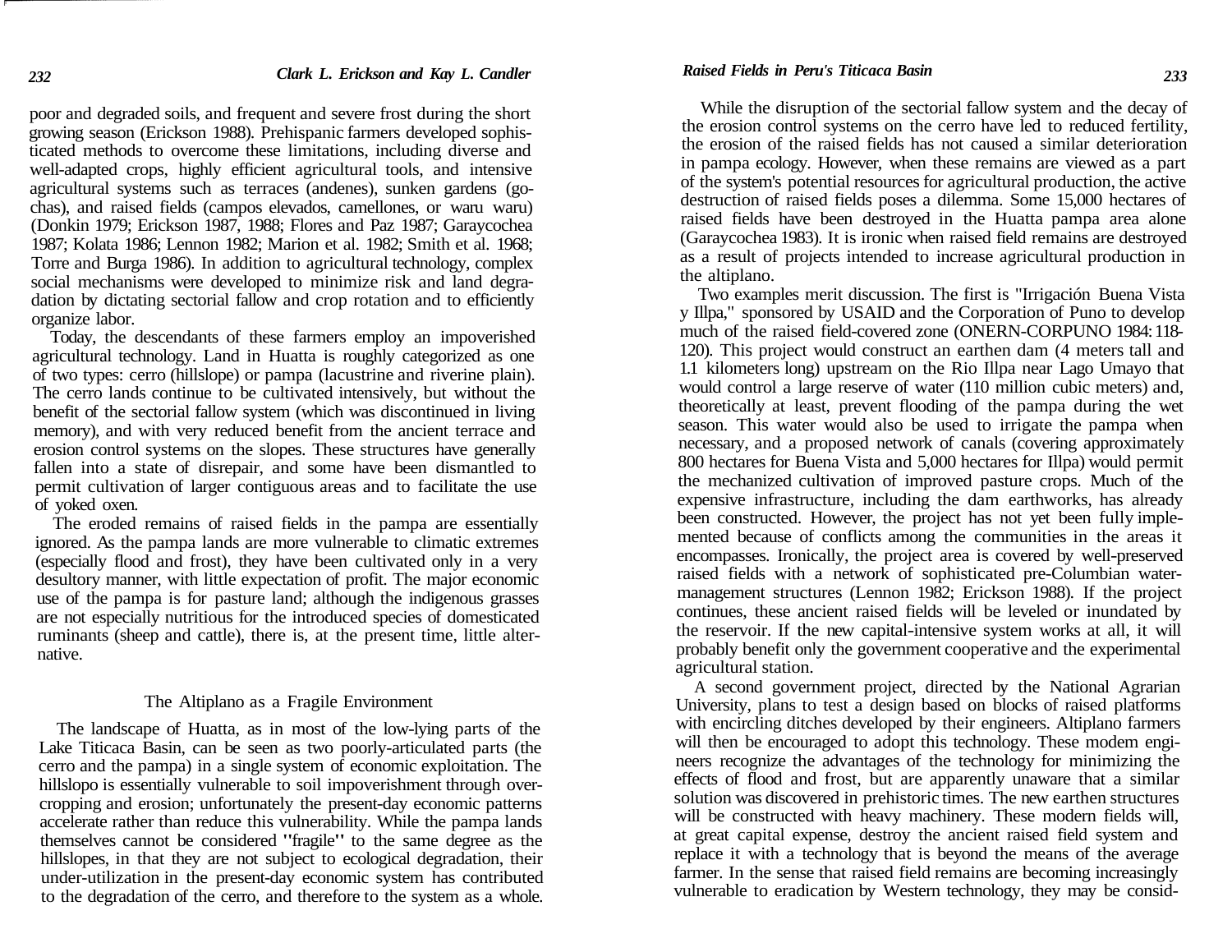ered "endangered landforms," important resources to preserve and rehabilitate.

### **Raised Field Agriculture: Definitions and Functions**

Raised fields are defined as "any prepared land involving the transfer and elevation of earth in order to improve cultivating conditions" (Denevan and Turner 1974:24). Raised field agriculture has been documented in many areas of the Americas, and appears to have provided an important economic base for New World civilizations (Darch 1983; Denevan et al. 1987; Denevan 1970, 1983; Farrington 1985; Harrison and Turner 1978).

Remains of raised fields are found throughout the vast lake and river plains or *pampa* of the Lake Tititcaca Basin; some 82,000 hectares of raised fields have been observed in aerial photographs and limited ground survey (Smith et al. 1968), but it is believed that their original extent was actually much larger, possibly double that figure (Erickson 1988). The largest continuous block of raised fields in the basin (56,000 hectares) lies in the Huatta area, where our archaeological and experimental research was conducted.

Although the raised fields of Huatta were abandoned, we have been able to document many technological details and functions of raised fields, in addition to the crops cultivated (Erickson 1985, 1986, 1988; Garaycochea 1986a, 1986b, 1987; Denevan and Turner 1974). These functions are summarized as:

*The Concentration, Production, and Recycling of Soil Nutrients.* The construction of raised fields doubles topsoil thickness on the planting surface, while the canals produce "green maure" in the form of rapidlygrowing aquatic plants, and organic matter and other nutrients produced by the decomposition of animals. The canals also act as sediment traps for the recapture of topsoil eroding from the platforms and also from the nearby hilltops.

*Improvement of Crop Microclimates.* We have demonstrated that raised fields improve microclimates by slightly raising ambient temperature during radiation frost episodes. This is effected through the effective capture and noctural release of solar energy in canal water.

*Water Control and Conservation.* The canals can be used either to provide drainage or to conserve water, depending upon hydraulic needs.

*Minor Functions.* Raised field canals could also be used for aquaculture and pisciculture, serve as barriers to crop pests and grazing animals, and provide routes of transportation and communication.

The major functions of raised fields are exactly tailored to overcome the limitations to agriculture in the lake basin. Soil depletion, which *Raised Fields in Peru's Titicaca Basin* **235**

has become critical on the over-cultivated hillslopes, is not a problem in functioning raised fields. At the same time, the effects of climatic extremes on rainfall and temperature are ameliorated by the raised fields' morphology.

#### **Applied Archaeology in Huatta: 1981-1986**

Raised field experiments were conducted between 1981 and 1986. Eroded raised fields were reconstructed according to models developed from archaeological excavations in prehistoric raised fields (Erickson 1985, 1986, 1987, 1988; Garaycochea 1987). The first plots were built on privately owned land. In 1982 the project expanded to include the reconstruction of raised fields by local members of farmer organizations of Huatta on their communal lands. By the end of 1986, about 30 hectares of raised fields had been reconstructed in 10 different communities. In Huatta alone, over 500 families were involved. A large part of the success of the project was due to community participation and the development of effective teaching materials and a video program (Brinkmeier 1985; Candler and Erickson 1987; Garaycochea 1987: pers. com.). After 1986, the raised field project was subsumed under a Peruvian government program, and since then has been expanded to include over 30 *altiplano* communities where an estimated 50 hectares of raised fields have been rehabilitated (Garaycochea 1987: pers. com.).

### **Field Reconstruction**

Construction began with measuring the surface of the ancient field remains to determine the proper spacing of canals and raised field platforms. A ratio of 1:1 was usually maintained between the widths of the reconstructed platforms and canals. The borders between the canals and platforms were then marked to guide the construction. The *chakitaqlla* (Andean footplow) was used to cut sod blocks (rich in organic matter) from the canals, first for rebuilding retaining walls along the platform edges, and then for the fill of the field. The elevation of the reconstructed raised fields varied between 20 and 50 cm. The final height of the platforms depended upon both the depth of good agriculturalsoil in the canal (excavation generally stopped when a hard clayey horizon was encountered) and the local farmers' estimates of how high the water level rises during a typical growing season.

Our approach was oriented to the technology currently employed by the local farmers; we used common implements such as *chakitaqllas, waqtanas,*("clod buster"), *rawkanas*(indigenoushoe), picks, and shovels rather than attempting to promote mechanization of raised fields. The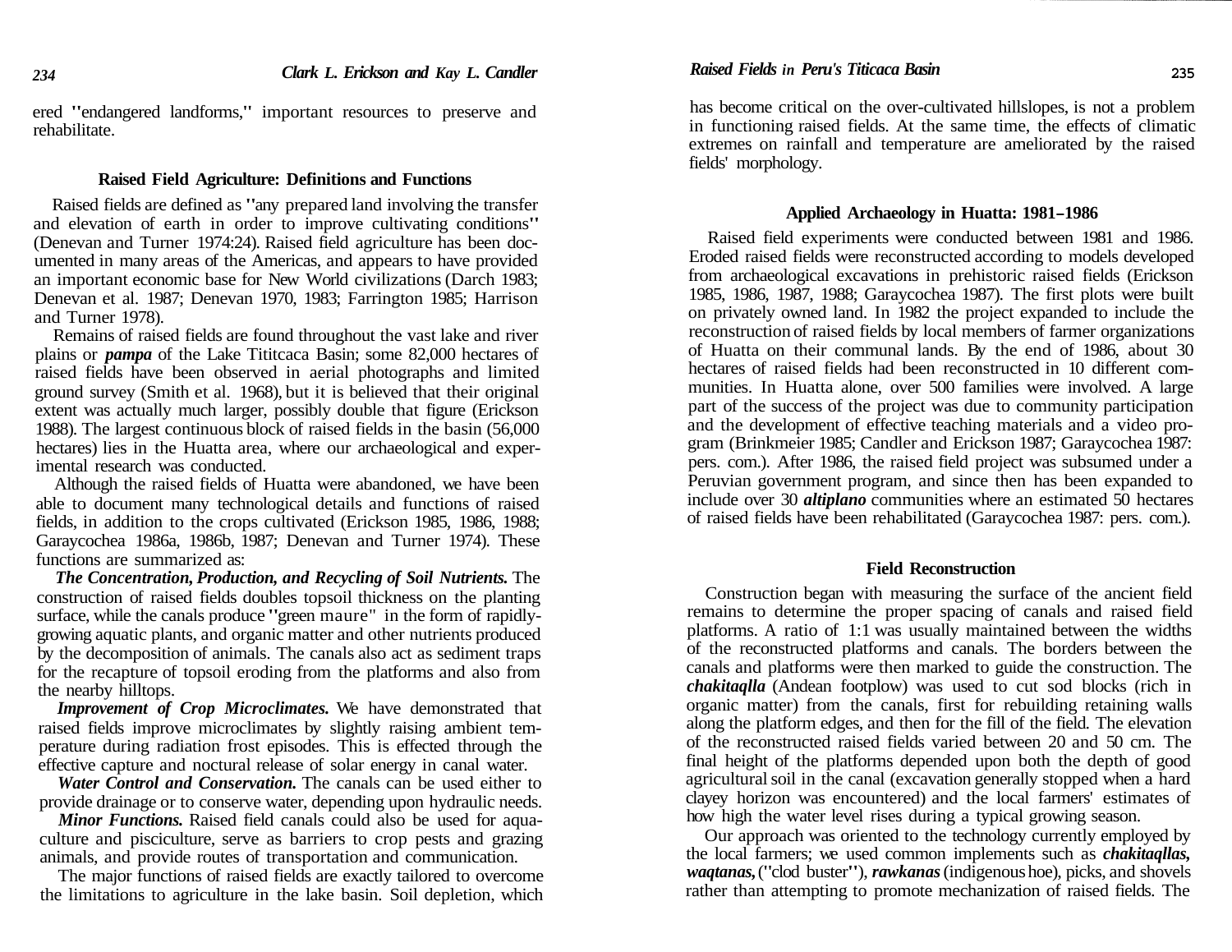*altiplano* has an over-abundance of available labor, and the maintenance and capital needed for mechanization is not presently available to most small farmers. It would be theoretically possible to mechanize certain aspects of raised field farming, particularly the initial construction of fields, but this is not practical given the present socio-economic context of the small farmer in the *altiplano* (Plates 1-4).

#### **Social Organization of Labor and Land**

Labor for raised field reconstruction was organized at the individual family, multifamily, and communal levels. Several individual families constructed raised fields on their privately-held plots of land. Labor for these fields was generally provided by the nuclear family or an extended family group. Small blocks of fields were easily constructed using this form of labor organization.

Most of the raised fields were constructed through communal labor on community-owned land. Huatta is currently organized into 4 *parcialidades,* or semi-independent communities, based loosely on the traditional Andean *ayllu* (a localized landholding group, whose members are generally related by common descent). It already has been observed that, in living memory, a sectorial system of cultivation was followed on the *cerro.* Although the actual plots were privately held, their cultivation was communally controlled. It also has been mentioned that the land in the *pampa* has been used primarily for grazing animals, with only occasional cultivation. In this context, some developments of recent years have been highly significant. Under pressure of legal suits brought by the community, and threatened by "restructuring" (in effect, dissolution), the government cooperative (Sociedad Anónima de InterésSocial [SAIS] Buenavista) which controls most of the *pampa*  surrounding Huatta has released various plots of *pampa* land to the District of Huatta. This land was then distributed among the four *parcialidades,* as there is no mechanism for the distribution of land among private individuals. Some of these land "donations" have been outright concessions, while others have been temporary "loans," with somewhat vague terms of usufruct. Most of the *parcialidades* consider it politically expedient to demonstrate that they are making more productive use of the land than the SAIS Buenavista did. In effect, this means that they must make an attempt to cultivate these *pampa*  lands (Candler and Erickson 1987). Therefore, when research began in 1981, sizable blocks of *pampa* land covered with raised field remains were controlled by communal organizations. Moreover these organizations wanted to cultivate the *pampa* lands as a political expedient, whether or not it would be economically rewarding. While previously



**Plate 1 Manual reconstruction of raised fields using the chakitaqlla, or Andean footplow, to cut and remove organic-rich sod blocks from sediment-filled canals. Chojnocoto, Huatta, Peru, November 1986.** 



**Plate 2 Final construction and leveling of the raised field planting platform. Chojnocoto, Huatta, Peru, November 1985.**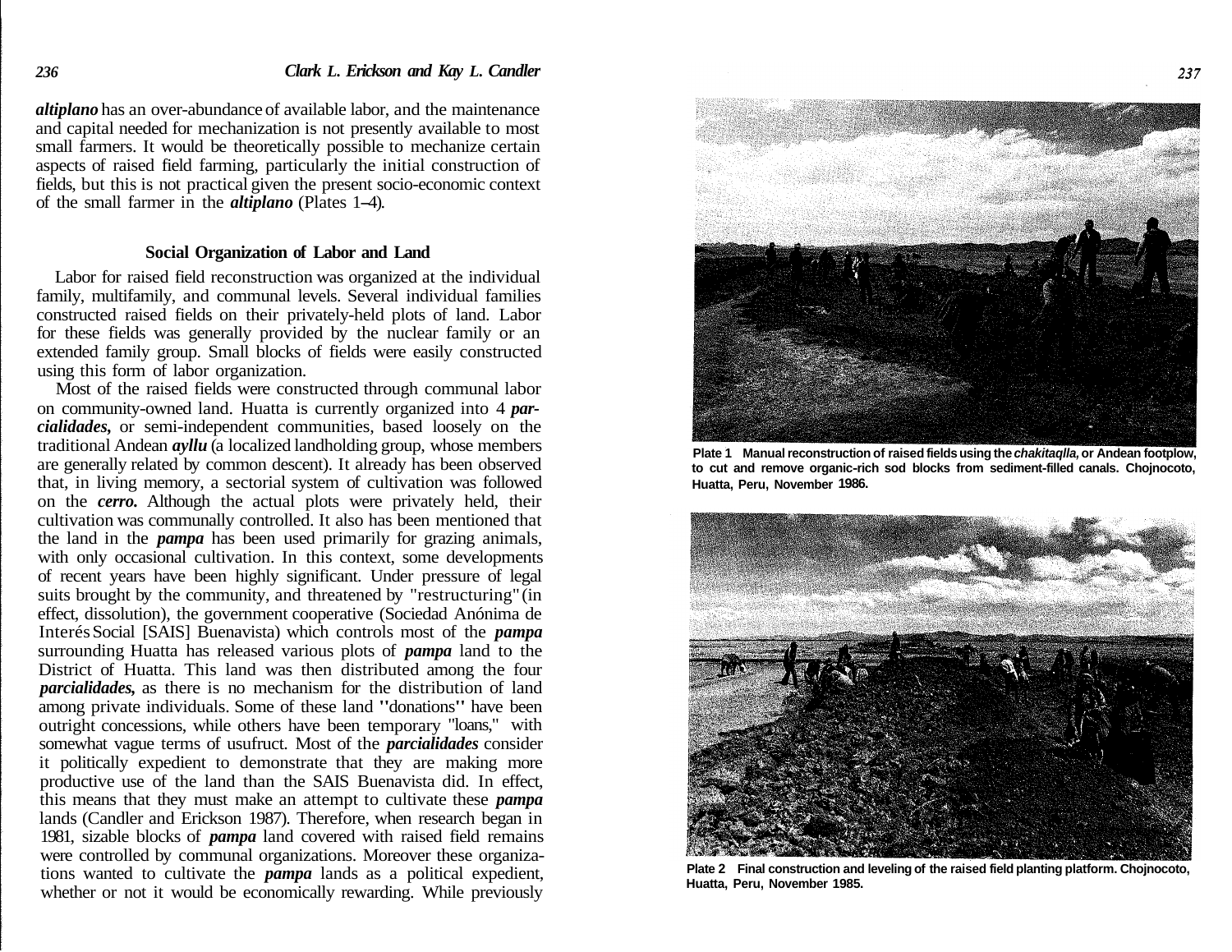

Plate 3 Young potato plants on raised fields at Viscachani Pampa. Community of Segunda Collana, Huatta, Peru, January 1986.



Plate 4 Mature potato plants on raised fields at Viscachani Pampa during the end of the rainy season, February 1986.

### *Raised Fields in Peru's Titicaca Basin 239*

| anıe |
|------|
|------|

| ComparativeLabor Calculations for Raised Field construction <sup>a</sup> |
|--------------------------------------------------------------------------|

| Example       | Depth<br>of Fill<br>(cm) | Area of<br>Platform<br>Constructed<br>(m) | Fill for<br>ha r.f.<br>$&$ Canal<br>(m3) | Rate of<br>Construction<br>(m3/person/<br>day) | ha rf.<br>& Canal<br>(person-<br>days/ha) |
|---------------|--------------------------|-------------------------------------------|------------------------------------------|------------------------------------------------|-------------------------------------------|
| Erickson b    | 20                       | 1,943                                     | 1,000                                    | 50                                             | 200                                       |
| Garaycochea C | 20                       | 642                                       | 1,000                                    | 40                                             | 250                                       |
| Garaycochea   | d <sub>20</sub>          | 1,351                                     | 1,000                                    | 32                                             | 310                                       |
| Garaycochea e | 20                       | 66,801                                    | 1,000                                    | 1.3                                            | 786                                       |
| Ramos 1       | 24                       | 8,613                                     | 1,752                                    | 1.9                                            | 900                                       |
| Denevan<br>g  | 20                       | na                                        | 1,000                                    | 26                                             | 769                                       |

 $\frac{a}{b}$  One day = 5 hours.

Based on Erickson (1985).

c BasedonGaraycochea (1986a, 1987b).

d Based onGaraycochea (1986b), convertedto a 5-hourday.

Based on Garaycochea (1987b).

Based on Ramos (1986b).<br>**9** Based on Denevan (1982)

Based on Denevan (1982).

there were some communal structures associated with cultivation of *cerro* lands, there was not a tradition of *pampa* cultivation at all, much less communal cultivation on the *pampa.* Fortunately for our project, the situation described above which motivated the *parcialidades* to become involved in communal cultivation of *pampa* lands also engendered a lively interest in raised field reconstruction.

# **Labor Requirements of Raised Field Agriculture**

The person-hours necessary to reconstruct and maintain raised fields were recorded during several events between 1981 and 1986 (Erickson 1986, 1988; Garaycochea 1986a, 1986b, 1987b). Table 1 summarizes the labor figures derived from these data. The labor used in the initial construction of the raised fields was highly variable, from 200 to 1,000 person-days/ha (Andean "day" = <sup>5</sup> hours) (Erickson 1988). It is estimated that the initial construction, rebuilding every ten years, and annual planting, weeding, harvest, and maintenance of raised fields planted in potatoes requires 270 person-days/ha/year (see Table 2).

# **Production of Raised Field Agriculture**

The reconstructed raised fields produced impressive harvests. In 1981-1982, the average potato yield on the initial test plots was <sup>8</sup>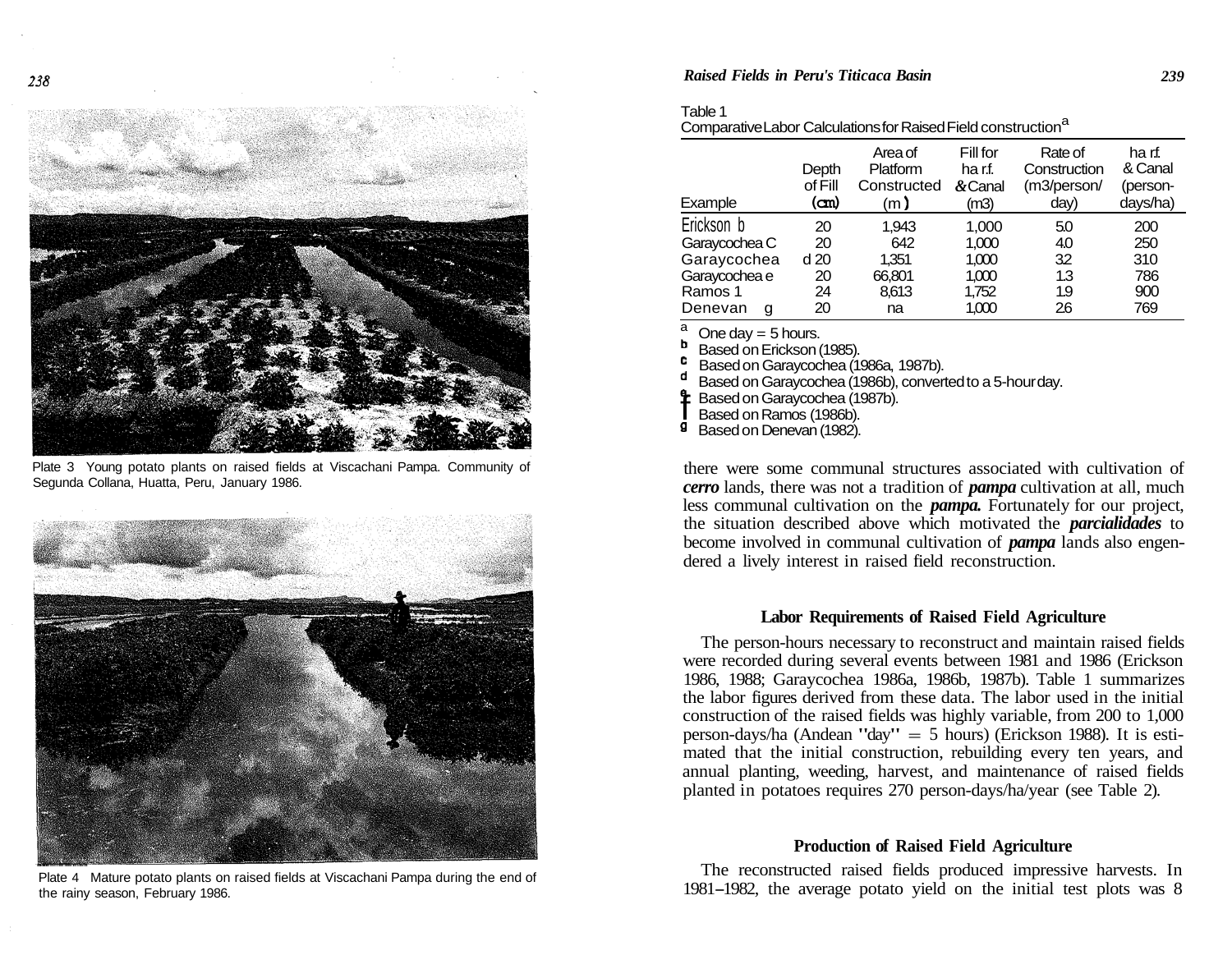| Table 2                                                         |
|-----------------------------------------------------------------|
| <b>Estimated Annual Labor Costs for Raised-Field Activities</b> |
|                                                                 |

| Activity                                                                                            | Person-Days/ha/year<br>Raised Fields and Canals                           |
|-----------------------------------------------------------------------------------------------------|---------------------------------------------------------------------------|
| Preparation of soil <sup>a</sup><br>seeding <sup>b</sup><br>Aporque (potato banking)'<br>Irrigation | 20<br>50<br>$100$ (twice/yr)                                              |
| normal year d<br>short drought<br>long drought<br>Harvest e                                         | 20 (4 splash irrigation)<br>100 (once/weekfor 5 months)<br>100 (potatoes) |
| Total (minus irrigation)                                                                            | 270                                                                       |

- **a** Preparationof the soil is not necessary following tuber harvest and is minimal after the harvest of grains. If the raised fields were rebuilt every 10 years (which is probably excessive), the annual labor costs would be 20 person-days/yr (based on 200 person-days/10 yrs for original construction or rebuilding). Fields with year-round water-filled canals would be "mucked," <sup>a</sup> more laborious procedure. These cases would be rare since most canals dry out periodicallyduringthe dry season or during droughts.
- b This figure is based on planting potato seed and other tubers. Much less time would be needed for most other crops.
- c The figures for *aporque* are based on potatoes and other tubers. Traditionally in Huatta, other crops are banked only in exceptionally wet years. *Aporque* also incorporatesweeding. d
- lrrigation is relatively easy to do because of the close proximity of the water to the field surfaces. General "splash" irrigation was 4 times faster than bucket irrigation of individual plants (5 person-days/ha vs. 20 person-days/ha).
- This figure depends upon the amount to be harvested. The figure presented is based on a year of excellent harvest.

metric tons/ha (Erickson 1986).1 Potato production on larger field blocks was measured during 1983-1986. Data from these years indicate <sup>a</sup> sustained yield of 8-14 metric tons/ha/year, with an average of <sup>10</sup> metric tons/ha (Garaycochea 1987; Erickson 1988). These figures contrast favorably with the average production of 1-4 metric tons/ha in the Department of Puno (Erickson 1988; Garaycochea 1986b), which is somewhat lower than the Peruvian national average of 5.3 metric tons/ha (Christiansen 1967). Potato production rates on raised field experiments conducted in Asillo, north of Lake Titicaca, are similar to those we calculate for Huatta (Ramos 1986a).

It is to be expected that raised fields constructed on "virgin" or long-fallowed soils would produce high yields the first year. However, our plots also demonstrated sustainable yields; some plots have been

continuously cultivated for 6 years without a decline in production (Erickson 1988). As field block size increases, we predict that yields will also increase, due to the improved micro-climate and reduced "edge effects."2In addition, some fields produced higher yields in the second to fourth years, possibly because of the increased availability of nutrients formed by the decay of "green manure." Increased yields are also expected after certain crops become adapted to the conditions of the raised fields, as the well-adapted genetic material that would certainly have developed during prehistoric times has, since then, disappeared.

The potential carrying capacity of raised field agriculture is 37.5 persons per hectare (Erickson 1988). Using Denevan's (1982) conservative figures for the extent of prehistoric remains of raised fields, and the assumption that 100%of them are in use (which is highly unlikely), 1.5 million people could be supported in the Lake Titicaca Basin (Erickson 1988). Because of the complexity of the variables affecting 1.5 million people could be supported in the Lake Titicaca Basin<br>(Erickson 1988). Because of the complexity of the variables affecting<br>the flow of water through the system—ultimately dependent on the<br>highly irregular seaso (Erickson 1988). Because of the complexity of the variables affecting<br>the flow of water through the system—ultimately dependent on the<br>highly irregular seasonal rainfall in the Lake Titicaca watershed—it is<br>impossible at p impossible, at present, to determine a likely percentage of the total field area which could, theoretically, be productive in any one year. However, this figure gains meaning when it is compared to the present population of the Department of Puno, which is 890,000. This is even more provocative in light of the surprising fact that during most of the early 1980s Puno actually had to import potatoes fromother parts of Peru and overseas.

# **The Success of Raised Field Agriculture: Will It Be Adopted?**

Andean farmers of the Lake Titicaca region are, like many farmers, very conservative; they do not readily adopt new techniques (although they may experiment, on a small scale, with surplus time and seed). Raised fields are adaptable in that farmers have been able to maintain traditional crops, tools, and social organization against the onslaught of introduced western technology, which is very often economically and socially unsound for the *altiplano,* no matter how well-intended. The unsuitability of numerous recent development projects (introduction of rapeseed, expensive mechanized irrigation projects, and capital-intensive mechanized agriculture) was not recognized until after attempts to introduce them in the *altiplano.* The traditional farmers' reluctance to adopt unproven techniques has insulated them against development fiascos.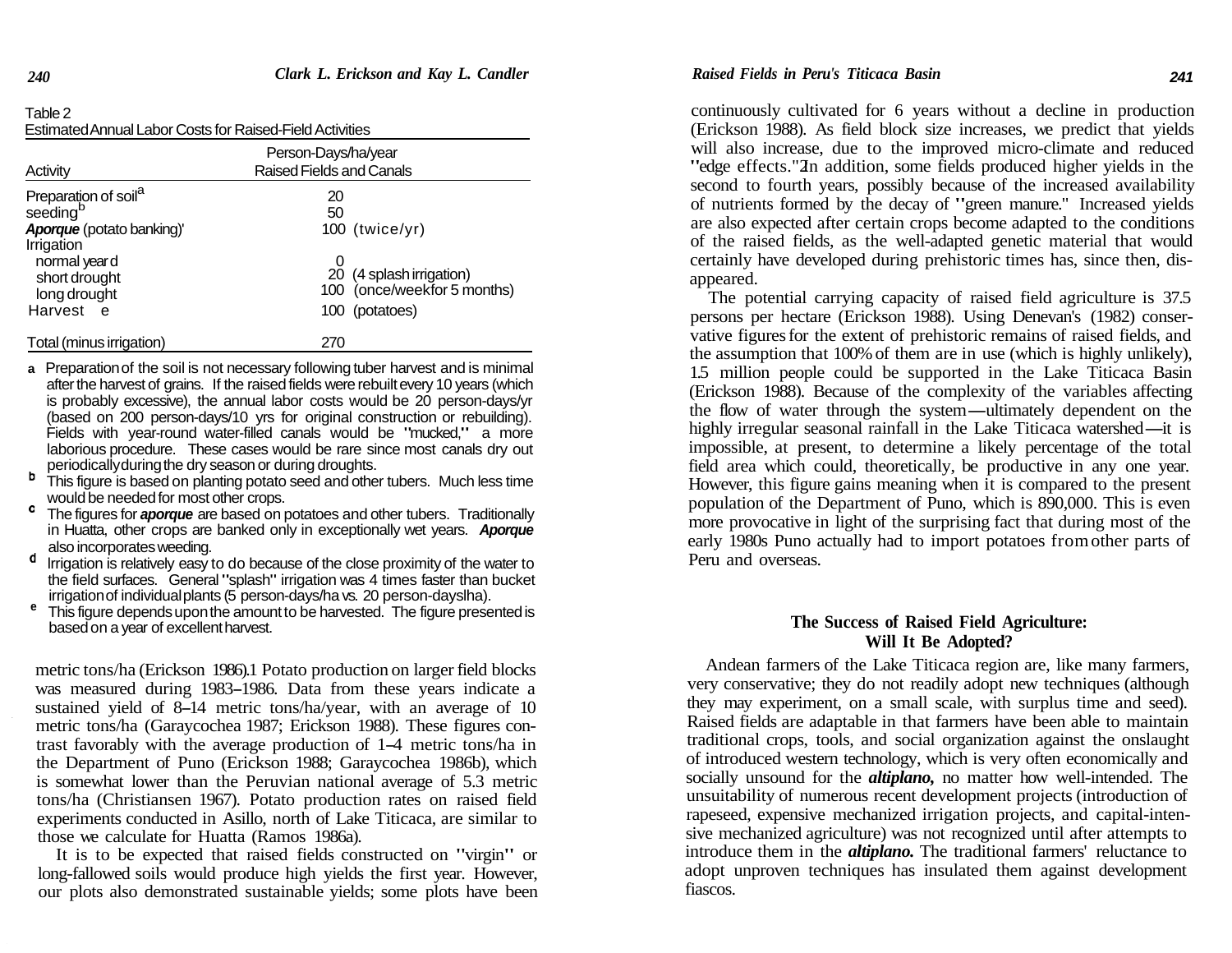Raised field technology, although an ancient indigenous technique, had been completely forgotten; thus, it is a new technology to the present-day farmers. Because of its simplicity and efficiency, raised field agriculture is relatively easy to teach. Both informal and formal means of communication were used to spread information about raised field agriculture between 1981 and 1986 (Brinkrmeier 1985; Erickson et al. 1986). One of the most significant aspects of the project was that the farmers themselves collaborated in developing and adapting this ancient technology for their present-day use. While the archaeologist suggested guidelines based on his research, it was the farmers themselves who, from experience and experimentation on their own, refined the construction techniques and developed new approaches. This process generated an active interest in the raised field experiments, while at the same time, it produced a technology especially suited to the present local, social, and economic environments. As a result, some 30 communities were practicing raised field agriculture by early 1987 (Ignacio Garaycochea 1987: pers. com.)

Many political parties within Peru maintain development agencies, and they recently have begun to promote raised field agriculture in the Lake Titicaca region. Political groups see the introduction of raised fields as an inexpensive means of raising the standard of living, and thereby minimizing potential social discontent. The revitalization of traditional agriculture has been a goal of APRA, the political party presently in power, and several programs have proceeded with limited success. Many of these efforts are genuine, but fail because the technology is promoted without consideration of the existing socio-economic context of the Andean communities, as was the case in the Colca Valley (Treacy 1987, and this volume). Leftist groups commonly associate Andean "tradition" with communal "socialist" organization and land, control, and their conceptions of the prehispanic Inca and Qolla States are often highly romanticized and idealized.

#### Possible Limitations to Raised Field Agriculture

We encountered some factors that may limit the use of raised field agriculture in the Lake Titicaca Basin. The most serious hindrance in many communities is the lack of large blocks of suitable land under the control of communal organizations. A solution to this problem was suggested by farmers in Coata, where individual families collaborate in farming contiguous private fields, with reciprocal labor exchanges in the traditional patterns of ayni and minka.3

Although we worked primarily with the parcialidad organizations in Huatta, we also worked with a few private groups, and noticed that

there are some social mechanisms which can be used to coordinate group labor on private land (e.g. ayni and minka). Also, the "fictive kin" relationships (compadrazco) are often associated with economic partnerships which can include agricultural collaboration.

While the availability of communal labor and land permitted the rapid construction of large blocks of raised fields in Huatta, other communities around the lake lack these advantages. The diffusion and implementation of raised field agriculture in these communities would be much more difficult, but we believe that, once the advantages of the technology have been clearly demonstrated, Andean communities will be able to find ways to overcome these obstacles. While we can imagine some solutions to these problems, we feel that it would be important for each community to work out its own solution. The foreign researcher may be able to provide some suggestions and alternatives, but cannot dictate changes in social organization and land tenure to conform to technology.

A minor obstacle to raised field agriculture is the grazing of animals on the pampa and in harvested fields. We found that this was generally incompatible with raised field farming since sheep, pigs, and cows can easily destroy the raised fields if allowed to graze and root freely. More stringent control of the animals is necessary, either by caretakers of the fields (some groups selected raised field sites close to a member's house compound for this purpose) or by the shepherds. The cultivation of raised fields also reduces the amount of pasture land. The systematic harvest of aquatic plants in the canals, and the intensive production of forage crops on the platforms could be used to support confined animals. The carrying capacity of the native vegetation on the pampa is low, only approximately one sheep/ha. In contrast, an average of 10 metric tons of potatoes (which would feed 18.7 people for one year) can be produced on the same amount of land using raised fields. Forage crops such as winter wheat, oats, and barley also have been successfully grown on raised fields and could be used to support a large number of domestic animals (Erickson 1988). Cattle are often kept in corrals where they are given aquatic vegetation in areas near the lakeshore. As the pampa lands become more valuable for cultivation than for pasture this arrangement will probably become more widespread.

# Potential Application: Raised Fields vs. Western Capital-Based Agriculture

The advantages of raised field agriculture over the modem introduced technologies promoted by the various development agencies have been demonstrated in the Andean highlands. "High tech" agricultural proj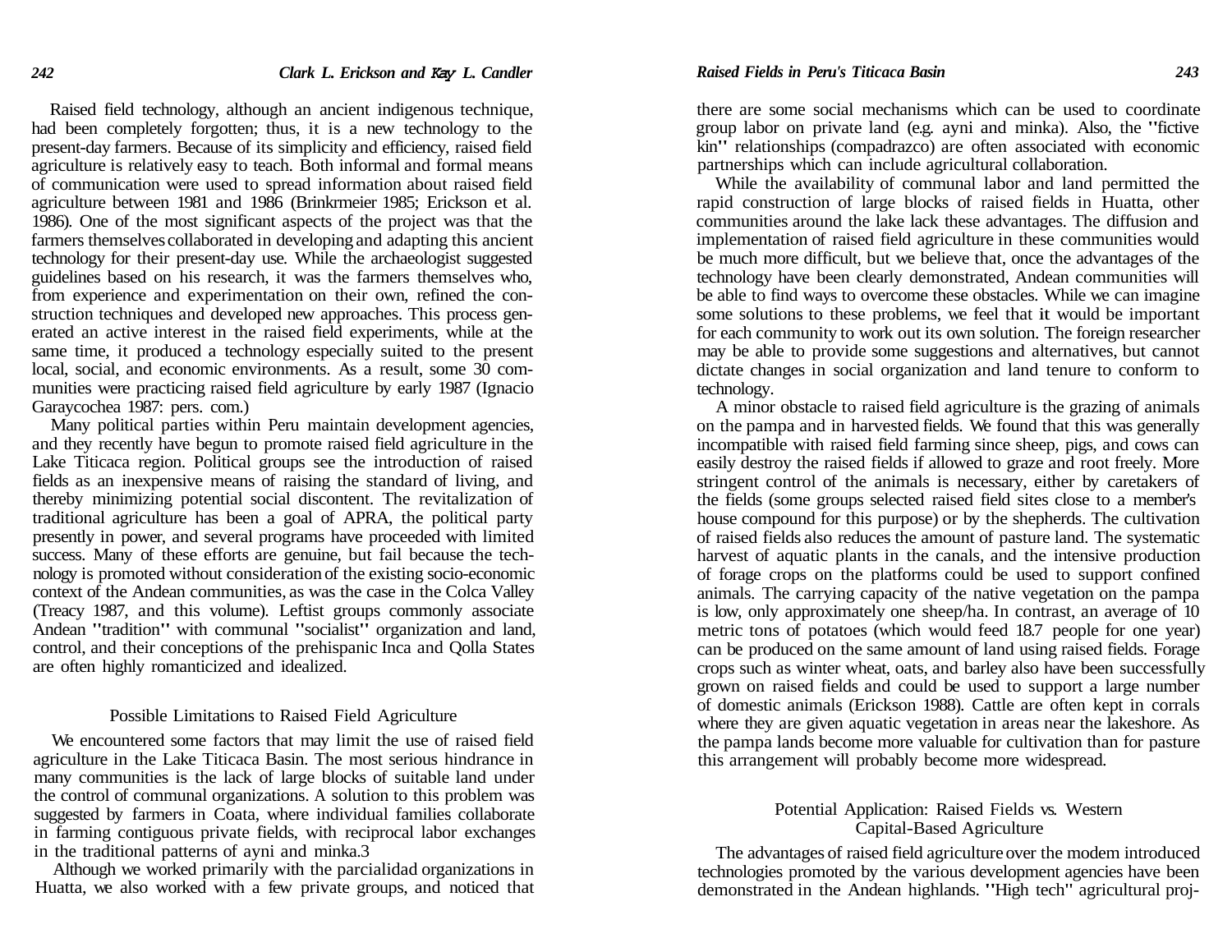ects, such as those introduced by the Canadians (rapeseed) and New Zealanders (improved pasture crops and genetically improved sheep stock) in the 1970s and early 1980s failed because of their incompatibility with both the harsh physical environment of the *altiplano* and the limitations imposed by the existing socio-economic context. The capital invested by the SAIS Buenavista and local communities in these projects was lost. In contrast, the suitability of raised field agriculture to the environment of the lake basin was demonstrated in 1986 at the government experimental agricultural station of Illpa. Hundreds of hectares of mechanically prepared fields of winter wheat, improved seed potatoes, and other experimental crops were destroyed by floods, while the 2 hectares of experimental raised fields adjacent to them remained unaffected and produced a bumper crop.

Can raised field technology developed in the *altiplano* be successfully applied in other zones? Denevan (1982:190 Table 1) estimates a total area of 2,500 square kilometers of reported prehistoric raised fields in Latin America (excluding the Llanos de Mojos in Bolivia and the Basin of Mexico, where the total area of raised fields has not been accurately determined, but is expected to be quite extensive). Much of the vast *altiplano* of western Bolivia south of Lake Titicaca is either permanent wetland or seasonally inundated, especially the areas around Lake Poopo and along the Rio Desaguadero. Very little of these lands are currently under cultivation, although raised field remains indicate their past productivity. It is also possible that this technology could be introduced in seasonally and permanently waterlogged areas around other highland lakes, rivers, and springs where the remains of raised fields have not been found.

The most extensive raised field remains are located in the vast tropical lowlands of Latin America; over 150 square kilometers of raised field surfaces have been documented for the Llanos de Mojos in Bolivia (Denevan 1970, 1982) and experimental raised fields have proven successful in the lowlands of Veracruz and Tabasco of Mexico (Gomez-Pompa et al. 1982). Much of the knowledge and experience gained from the reconstruction of raised fields in the Lake Titicaca Basin could be useful in developing raised field agriculture in the tropical lowlands. Because of the social, economic, political, agronomic, and environmental differences between the Lake Titicaca Basin and these other areas, detailed multidisciplinary investigations will be necessary before the raised field technology could be implemented on a large scale. Our experience indicates that small-scale experimental and demonstration plots, which draw the interest and active participation of the local community, are the most effective way to initiate such development.

# **Conclusion: Andean Agriculture of the Past for the Future**

The Lake Titicaca Basin is a difficult agro-environment for presentday farmers. The current agricultural systems practiced by both small and large scale farmers under-utilizes the vast *pampa* lands and hastens the destruction of the fragile *cerro* lands. Centuries of poor farming practices have depleted the soil fertility, caused massive topsoil erosion, and denuded slopes of natural vegetation. Poor land management, in addition to other social, economic, and political factors, has severely reduced the carrying capacity of the land, promoting massive migration to coastal urban centers, and continuing the cycle of poverty in the *altiplano.*

In contrast, the widespread remains of prehistoric intensive agricultural features such as raised fields, terraces, and *qochas* document a successful adaptation to this difficult agro-environment by prehispanic peoples. Our archaeological and experimental investigation, combined with an applied project, indicates that raised field agriculture is 1) highly productive and sustainable, 2) ecologically sound in terms of both the cultivation of the *pampa* lands and as an effective means of relieving stress on the easily degraded *cerro* lands, and 3) a socioeconomically appropriate technology.

The highly sustainable productivity of raised fields, in contrast to "modem" agricultural technologies presently used in the *altiplano,* could greatly improve the economic well-being of the indigenous communities. Because the raised fields are constructed on *pampa* lands currently under-utilized, raised field technology expands the agricultural frontier and permits fallowing of overused hill lands. Capital, rather than labor, is the limiting factor to agricultural expansion in most *altiplano* communities. Raised fields make efficient use of labor, and do not require capital investment. The most efficient social grouping for the construction and operation of these systems in Huatta is communal, based on traditionally defined local Andean social units *(ayllu, parcialidad,* or *communidad.)* This may not be practical in other situations where historical, social, and political factors have resulted in different forms of social organization and land tenure. In these cases, the family or some other social grouping may be more appropriate.

Many development projects currently in the *altiplano* are ecologically unsound, relying on introduced crops and farming practices developed for completely different environmental zones. More importantly, these systems are socially and economically inappropriate, relying on heavy capital inputs such as mechanization, petro-chemicals, and imported seed. Even if successful, these projects would benefit only a small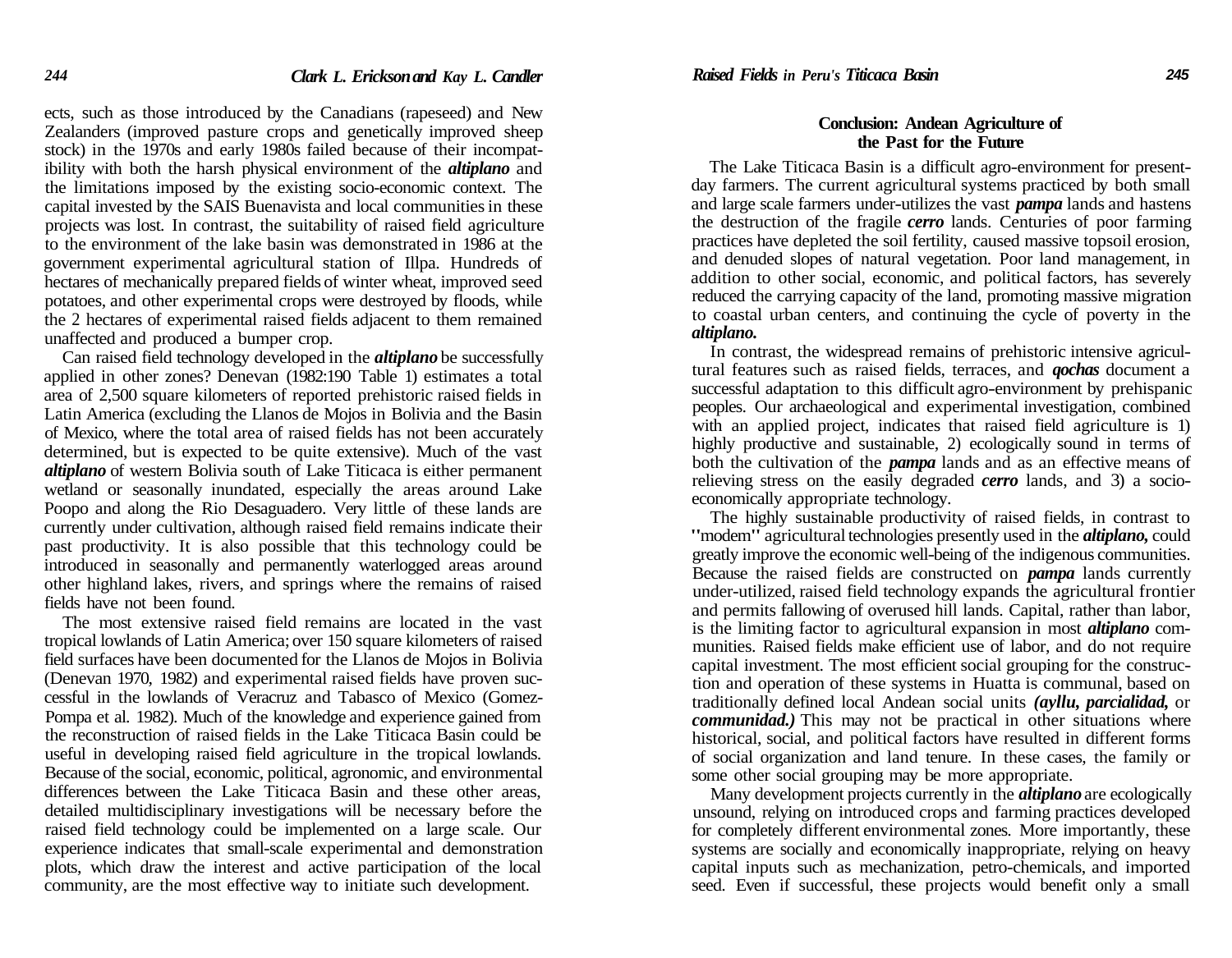portion of the local populations. Several of these projects proposed for developing the *pampa* would destroy vast areas of raised field systems. This might result in the tragic loss of the real agricultural potential of the *pampa* land which could be sustainably developed through the use of this indigenous technology.

#### **Notes**

1. All raised field production calculationsinclude the canals, which comprise approximately 50%of the area used in the calculation. In addition, no fertilizers or insecticides were used on the raised fields, in contrast to the fields used to obtain the departmental and national averages.

2. Production along field boundaries is often less than in the interior of agricultural plots; this is called the "edge effect," and occurs regularly in raised field blocks. Although increased field area obviously increases perimeter, it reduces the proportion of edge to interior.

3. *Ayni* is a traditional form of symmetricallybalanced reciprocity of labor between individuals who are equals. Labor or services performed by one individual for another are repaid in kind at a later date. *Minka* (also known as *faena)*is another form of reciprocal labor, and is usually practiced by groups larger than the family. It is asymmetrical and includes the exchange of goods (food, drink, gifts) for short-term labor or services for the benefit of an individual or the community.

# **References**

- Altieri, Miguel A. 1983. Agroecology: The scientific basis of alternative agriculture. Division of Biological Control, University of California, Berkeley.
- Brinkmeier, Daniel A. 1985. A plan for disseminating information about traditional agriculture to indigenous farmers, Department of Puno, Peru. Unpublished Masters Thesis, Department of Journalism and Mass Communications, Iowa State University, Ames.
- Browman, David L. (ed.). 1987. Arid land use strategies and risk management in the Andes. Westview Press, Boulder, Colorado.
- Brush, Stephen & B. L. Turner II. (eds.) 1987. Comparative farming systems. The Guilford Press, New York.
- Candler, Kay L. & Clark L. Erickson. 1987. Raised fields in the Lake Titicaca Basin: The indigenous community and agricultural expansion. Paper presented at the annual meetings of the Society for Applied Anthropology, April 8-12, Oaxaca, Mexico.
- Christiansen, J. 1967. El cultivo de la papa en el Peru. Lima, Peru.
- Darch, J. (ed.). 1983. Drained-field agriculture in the Americas. British Archaeological Reports, International Series, Oxford.
- Denevan, William M. 1970. Aboriginal drained-field cultivation in the Americas. Science. 169:647-654.
- Denevan, William M. 1980. Latin America. Pages 217-244 *in* Gary Klee (ed.), World systems of traditional resource management. Hasted Press, New York.
	- . 1982. Hydraulic agriculture in the American tropics: Forms measures and recent research. Pages 181-203 *in* Kent **V.** Flannery (ed.), Maya Subsistence. Academic Press, New York.
	- . & B. L. Turner II. 1974. Forms, functions, and associations of raised fields in the old world tropics. Journal of Tropical Geography. 39:24-33.
- , Kent Mathewson, & Gregory Knapp (eds.). 1987. Pre-hispanic agricultural fields in the Andean region. British Archaeological Reports, International Series, no. 359 i and ii, Oxford.
- Donkin, Robin A. 1979. Agricultural terracing in the aboriginal New World. University of Arizona Press, Tucson.
- Ellenberg, Heinz. 1979. Man's impact on the highland tropical environment. Journal of Ecology. 67:401-416.
- Erickson, Clark L. 1985. Applications of prehistoric Andean technology: Experiments in raised field agriculture. Pages 209-232 *in* Ian Farrington (ed.), Prehistoric intensive agriculture in the tropics. British Archaeological Reports, International Series, no. 232, Oxford.
	- . 1986. Agricultura en camellones en la cuenca del Lago Titicaca: Aspectos tecnicos <sup>y</sup> su futuro. Pages 331-350 *in* Carlos de la Torre and Manuel Burga (eds.), Andenes y camellones en el Peru andino: Historia presente y futuro. CONCYTEC, Lima.
- Erickson, Clark L. 1987. The dating of raised field agriculture in the Lake Titicaca Basin, Peru. Pages 373-383 *in* William M. Denevan, Kent Mathewson, and Gregory Knapp (eds.), Pre-hispanic agricultural fields in the Andean region. British Archaeological Reports, International Series, no. 359 i and ii, Oxford.
- . 1988. An archaeological investigation of raised field agriculture in the Lake Tititcaca Basin, Peru. Unpublished Ph.D. dissertation, Department of Anthropology, University of Illinois, Champaign-Urbana.<br> **- & Algunacio Garaycochea Z. & Daniel A. Brinkmeier.** 1986. Experiencias thewson, and Gregory Knapp (eds.), Pre-hispanic agricultural fields in the<br>Andean region. British Archaeological Reports, International Series, no. 359<br>i and ii, Oxford.<br>1988. An archaeological investigation of raised fiel
- en la arqueologia aplicada: Recuperación de campos elevados en la comunidad campesina de Huatta. Paper presented in the **VI** Congreso Peruano del Hombre <sup>y</sup> la Cultura Andina, August 19-31, Lima Peru.
- Farrington, Ian (ed.). 1985. Prehistoric intensive agriculture in the tropics. British Archaeological Series, International Series, no. 232, Oxford.
- Flores, Jorge & Percy Paz. 1987. Cultivation in the qocha of the South Andean Puna. Pp. 271-296 *in* David L. Browman (ed.), Arid land use strategies and risk management in the Andes. Westview Press, Boulder, Colorado.
- Garaycochea Z. Ignacio. 1983 Destrución y conservación de camellones en el Departamento de Puno. Paper presented at the third meeting of Las Jornadas Peruanos-Bolivianos, Puno (manuscript).
- Garaycochea *Z.*Ignacio. 1986a. Potencial agrícola de los camellones en el altiplano puneno. Pages 241-251 *in* Carlos de la Torre and Manuel Burga (eds.), Andenes y camellones en el Peru andino: Historia presente y futuro. CONCYTEC, Lima.